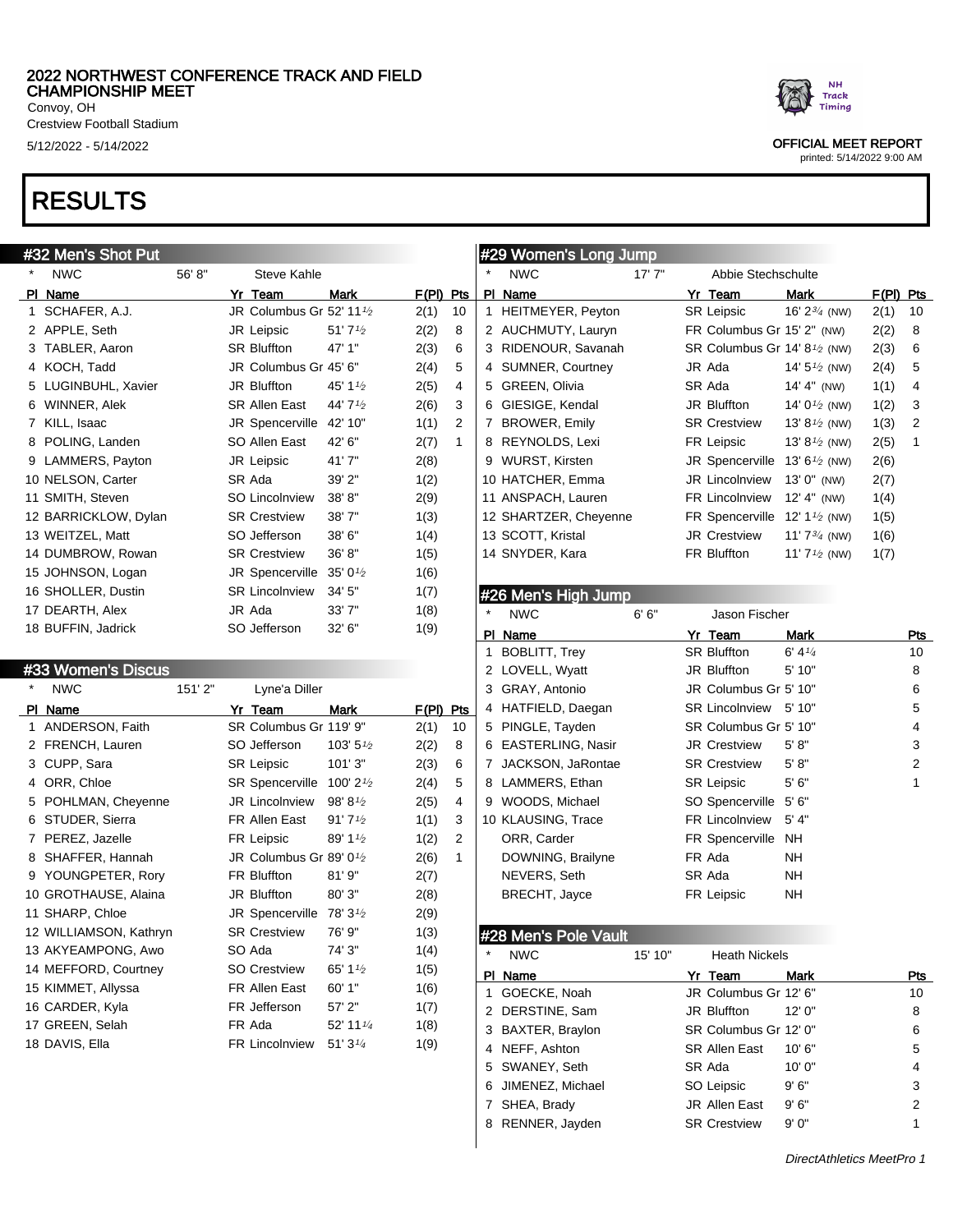### 2022 NORTHWEST CONFERENCE TRACK AND FIELD CHAMPIONSHIP MEET

Convoy, OH Crestview Football Stadium

# RESULTS

# #28 Men's Pole Vault (cont'd)

|   | PI Name               | Yr Team                               | Mark                 |             | Pts | PI Name               |        | Yr Team                                               | <b>Mark</b>                      | $F(PI)$ Pts |              |
|---|-----------------------|---------------------------------------|----------------------|-------------|-----|-----------------------|--------|-------------------------------------------------------|----------------------------------|-------------|--------------|
|   | 9 JORDAN, Liam        | <b>SO Bluffton</b>                    | 8'6''                |             |     | 14 BARRICKLOW, Dylan  |        | <b>SR Crestview</b>                                   | 100' 0"                          | 1(5)        |              |
|   | 10 WALTMIRE, Mason    | <b>FR Lincolnview</b>                 | 8'6''                |             |     | 15 ORR, Carder        |        | FR Spencerville 98' 9 <sup>1</sup> /2                 |                                  | 1(6)        |              |
|   | 11 DENMAN, Kaleb      | <b>FR Lincolnview</b>                 | 8'6''                |             |     | 16 BOWYER, Dylan      |        | JR Lincolnview                                        | 98'2"                            | 1(7)        |              |
|   | 12 SCOTT, Payton      | <b>FR Crestview</b>                   | 8'0''                |             |     | 17 WEITZEL, Matt      |        | SO Jefferson                                          | 91'8 <sup><math>1/2</math></sup> | 1(8)        |              |
|   | 12 ADAMS, Mitchell    | FR Spencerville 8' 0"                 |                      |             |     | DEARTH, Alex          |        | JR Ada                                                | <b>NM</b>                        |             |              |
|   | HAZELTON, Tucker      | FR Ada                                | <b>NH</b>            |             |     |                       |        |                                                       |                                  |             |              |
|   | ROSS, Alex            | FR Spencerville NH                    |                      |             |     | #30 Men's Long Jump   |        |                                                       |                                  |             |              |
|   |                       |                                       |                      |             |     | <b>NWC</b>            | 22' 6" | <b>Bruce Yant</b>                                     |                                  |             |              |
|   | #31 Women's Shot Put  |                                       |                      |             |     | PI Name               |        | Yr Team                                               | <b>Mark</b>                      | $F(PI)$ Pts |              |
|   | <b>NWC</b><br>43' 3"  | Lyne'a Diller                         |                      |             |     | 1 JACKSON, JaRontae   |        | <b>SR Crestview</b>                                   | 19' 11" (NW)                     | 2(1)        | 10           |
|   | PI Name               | Yr Team                               | <b>Mark</b>          | $F(PI)$ Pts |     | 2 SCHROEDER, Jacksen  |        | SR Columbus Gr 19' 5 <sup>1</sup> / <sub>2</sub> (NW) |                                  | 2(2)        | 8            |
|   | 1 CUPP, Sara          | <b>SR Leipsic</b>                     | 40' 01/2             | 2(1)        | 10  | 3 HARTING, Jaret      |        | SO Crestview                                          | 19' 2" (NW)                      | 2(3)        | 6            |
|   | 2 ANDERSON, Faith     | SR Columbus Gr 32' 3"                 |                      | 2(2)        | 8   | 4 DEARTH, Hayden      |        | SO Bluffton                                           | 18' 10" (NW)                     | 2(4)        | 5            |
|   | ORR, Chloe            | SR Spencerville 30' 1"                |                      | 2(3)        | 6   | 5 BASIL, Kyle         |        | SO Bluffton                                           | 18' 9" (NW)                      | 1(1)        | 4            |
| 4 | FRENCH, Lauren        | SO Jefferson                          | 29' 3"               | 2(4)        | 5   | 6 MYERS, Landon       |        | SR Columbus Gr 18' 1" (NW)                            |                                  | 2(5)        | 3            |
|   | <b>BOEDICKER, Ava</b> | SR Spencerville 29' 0 <sup>1</sup> /2 |                      | 2(5)        | 4   | 7 MASON, Warren       |        | SO Lincolnview $17' 5'$ (NW)                          |                                  | 1(2)        | 2            |
| 6 | WILLIAMSON, Kathryn   | <b>SR Crestview</b>                   | 28' 8 $\frac{1}{2}$  | 2(6)        | 3   | 8 TURNER, Jadon       |        | JR Leipsic                                            | 17' $5\frac{1}{4}$ (NW)          | 2(6)        | $\mathbf{1}$ |
|   | 7 STUDER, Sierra      | FR Allen East                         | 28'7'2               | 1(1)        | 2   | 9 GROTHAUS, Lucas     |        | JR Jefferson                                          | 16' $9\frac{1}{2}$ (NW)          | 2(7)        |              |
| 8 | JONES, Kennedy        | FR Ada                                | 27'9'2               | 2(7)        | -1  | 10 NEFF, Ashton       |        | <b>SR Allen East</b>                                  | 16' 8" (NW)                      | 2(8)        |              |
| 9 | GROTHAUSE, Alaina     | JR Bluffton                           | 26' 5"               | 1(2)        |     | 11 MCGUE, Trevor      |        | FR Ada                                                | 16' $5\frac{1}{2}$ (NW)          | 2(9)        |              |
|   | 10 POHLMAN, Cheyenne  | <b>JR Lincolnview</b>                 | 26' 1"               | 1(3)        |     | 12 WIREMAN, Kade      |        | JR Allen East                                         | 16' $1\frac{1}{2}$ (NW)          | 1(3)        |              |
|   | 11 CARDER, Kyla       | FR Jefferson                          | 24' 81/2             | 1(4)        |     | 13 BILL, Joel         |        | JR Lincolnview                                        | 15' $9\frac{1}{2}$ (NW)          | 1(4)        |              |
|   | 12 MEFFORD, Courtney  | <b>SO Crestview</b>                   | 24' $6\frac{1}{2}$   | 1(5)        |     | 14 SHERRICK, Carter   |        | FR Jefferson                                          | 15' $3\frac{1}{4}$ (NW)          | 1(5)        |              |
|   | 13 YOUNGPETER, Rory   | FR Bluffton                           | 23' $91/2$           | 1(6)        |     | 15 LEHMAN, Brennan    |        | SO Spencerville 14' 8 <sup>3/4</sup> (NW)             |                                  | 1(6)        |              |
|   | 14 SHAFFER, Hannah    | JR Columbus Gr 23' 8"                 |                      | 2(8)        |     | 16 SCHROEDER, Clark   |        | FR Leipsic                                            | 14' $2^{3/4}$ (NW)               | 1(7)        |              |
|   | 15 KIMMET, Allyssa    | FR Allen East                         | 22' 6'' <sub>2</sub> | 1(7)        |     | 17 ARNETT, Owen       |        | SO Ada                                                | 13' $3\frac{1}{2}$ (NW)          | 1(8)        |              |
|   | 16 BERRYMAN, Madelyn  | FR Lincolnview                        | 21'6''               | 1(8)        |     | 18 SMITH, Steven      |        | FR Spencerville $11' 4^{3/4}$ (NW)                    |                                  | 1(9)        |              |
|   | GREEN, Selah          | FR Ada                                | <b>NM</b>            | 1           |     |                       |        |                                                       |                                  |             |              |
|   | PEREZ, Jazelle        | FR Leipsic                            | <b>NM</b>            | 2           |     | #25 Women's High Jump |        |                                                       |                                  |             |              |
|   |                       |                                       |                      |             |     |                       |        |                                                       |                                  |             |              |

#34 Men's Discus (cont'd)

\* NWC 5'6" Sandy Bates

9 SIFERD, Olivia SO Bluffton 4' 0" MEHAFFIE, Julia JR Bluffton NH STUBER, Ashlyn FR Leipsic NH

PI Name **Yr Team** Mark Pts 1 GOECKE, Lilyan SR Spencerville 5' 0" 10 2 PRINE, Emme SR Spencerville 4' 10" 8 3 BERMUDEZ, Makailey SO Columbus Gr 4' 8" 6 4 WENSINK, Lola SR Leipsic 4' 6" 5 5 KARBOWIAK, Summer JR Lincolnview 4' 4" 4" 6 KING, Mariah SO Ada 4' 4" 3 7 BYER, Skylar FR Lincolnview 4' 2" 2 8 DOTSON, Ella FR Columbus Gr 4' 2" 1

#### #34 Men's Discus

| *   | <b>NWC</b>         | 175' 2" | Ethan Halker                        |                                    |       |     |
|-----|--------------------|---------|-------------------------------------|------------------------------------|-------|-----|
| PI. | Name               |         | Yr Team                             | Mark                               | F(PI) | Pts |
| 1   | APPLE, Seth        |         | JR Leipsic                          | * 178' 1"                          | 2(1)  | 10  |
|     | 2 KOCH, Tadd       |         | JR Columbus Gr 163' 0 $\frac{1}{2}$ |                                    | 2(2)  | 8   |
| 3   | MAAG, Lawson       |         | JR Columbus Gr 159' 6"              |                                    | 2(3)  | 6   |
| 4   | WINNER, Alek       |         | <b>SR Allen East</b>                | 128' 3"                            | 2(4)  | 5   |
|     | 5 TABLER, Aaron    |         | <b>SR Bluffton</b>                  | 121'1''                            | 2(5)  | 4   |
| 6   | KILL, Isaac        |         | JR Spencerville                     | 119'6"                             | 1(1)  | 3   |
|     | 7 POLING, Landen   |         | SO Allen East                       | 112' 4 <sup>1</sup> / <sub>2</sub> | 2(6)  | 2   |
| 8   | ADAMS, Paul        |         | <b>JR Crestview</b>                 | 109' 1"                            | 2(7)  | 1   |
| 9   | MAYS, Zander       |         | <b>JR Bluffton</b>                  | 107' 8 $\frac{1}{2}$               | 1(2)  |     |
|     | 10 FRAZIER, Mathew |         | SO Ada                              | 107' 2"                            | 2(8)  |     |
|     | 11 SMITH, Steven   |         | SO Lincolnview                      | 106'2"                             | 2(9)  |     |
|     | 12 LAMMERS, Payton |         | JR Leipsic                          | 103' 1 $\frac{1}{2}$               | 1(3)  |     |
|     | 13 RIORDAN, Donnie |         | JR Jefferson                        | 100' $2\frac{1}{2}$                | 1(4)  |     |



#### 5/12/2022 - 5/14/2022 OFFICIAL MEET REPORT

printed: 5/14/2022 9:00 AM